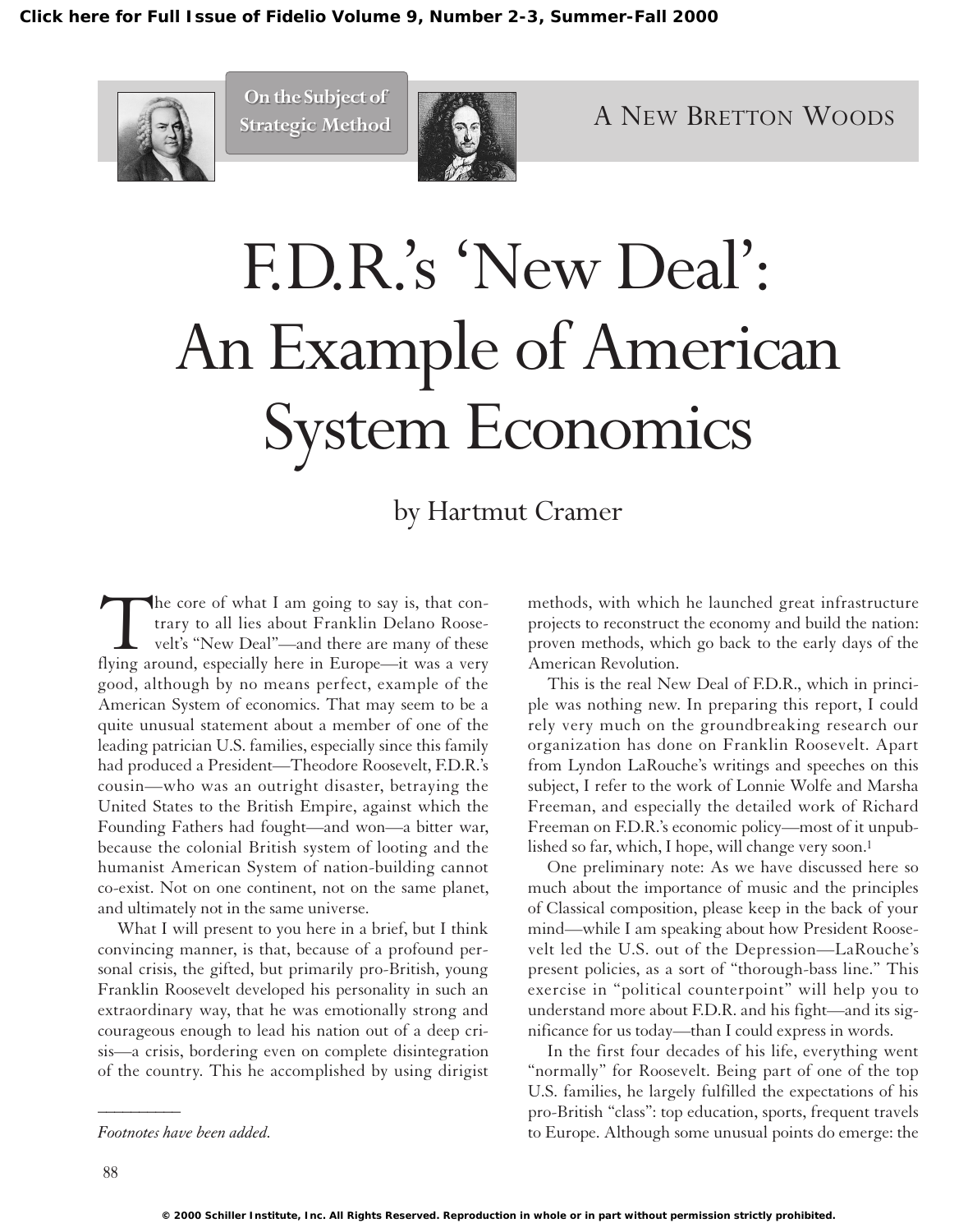**This theme, that he would seize the moment of crisis to take away power from Wall Street, Roosevelt hammered home during his entire election campaign of 1932: 'I believe, that our industrial and**

**economic system is made for individual men and women, and not individual men and women for the benefit of the system.'**



*Franklin D. Roosevelt campaigns for President, Wheeling, West Virginia, October 1932.*

fact that he greatly admired his great-great-grandfather, "Isaac the Patriot," who had fought for the American Revolution with the Founding Fathers and who was very close to Alexander Hamilton; the fact that F.D.R. was proud that his ancestors had been Revolutionaries, and that his father, an owner of a railway company, had been active in the nation-building circles of Lincoln; and that he wrote his Harvard paper on Hamilton, in which he showed that he understood the significance of a dirigist economic policy for building a nation.

But at the time he went into politics, the "Roosevelt Clan" had nothing to fear. F.D.R., who greatly admired his cousin Teddy, was on a clear pro-British line, and Teddy personally saw to it, that it remained so during Franklin's two terms as Assistant Secretary of the Navy. Nevertheless, during this time—the time of World War I—F.D.R. got a good lesson on the significance of physical economy, in the form of his country's mobilization for war. But otherwise he was an "awfully mean cuss"—as he was to recall later—an arrogant young aristocrat, who at the outbreak of war, in a letter to his wife Eleanor, ridiculed the fact, that his boss, Secretary of the Navy Daniels, was feeling "very sad that his faith in human nature and civilization and similar idealistic nonsense was receiving such a rude shock." He exhibited some of this behavior to the outside world, as a cold-blooded lawyer, a stiff politician, and a mean and arrogant Assistant Secretary of the Navy. No wonder, the "Roosevelt Clan" considered him one of "their class." That he would become President and work in their favor, was a given; it was just a question of time, manipulation—and money.2

#### The Polio Years: A Time for Reflection

But then, disaster struck. In August 1921, Franklin Roosevelt, at the age of 39, was stricken with poliomyelitis. Overnight he became a poor, crippled man, with almost no expectation to recover and lead a normal life, let alone become President. But, what at first seemed a catastrophe, turned out to be, according to Eleanor, a "blessing in disguise." F.D.R. used this deep personal crisis, and the healthy distance it placed him from day-to-day politics, in the most constructive way. With enormous will power, he not only fought to restore his health, and to learn to walk with crutches, but he also thought things through. He re-studied the history of the American Revolution and wrote papers: one on U.S. history, in which he treated America as an extended part of the development of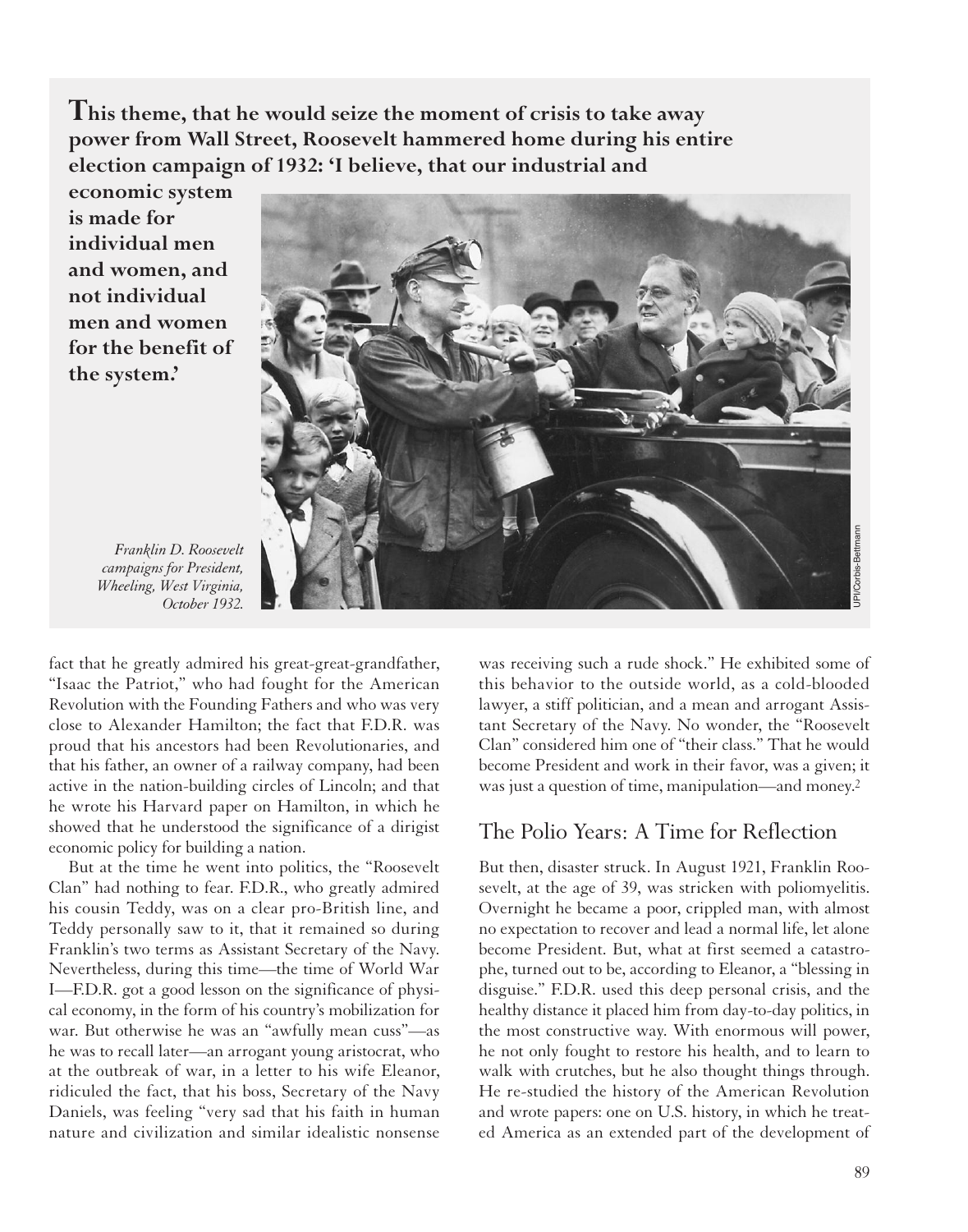European civilization, singling out as one crucial aspect, for instance, "Louis XI of France, who put down the power of the great feudal lords."

The personality emerging after this years-long battle for physical—and mental—survival, was quite different than the "mean cuss." Roosevelt was still a patrician, but one who was proud having just learned again how to stand up, humbly accepting the help of his doctor and that of his black servant; a politician heartily laughing while walking on crutches; a New York Governor honestly listening to the proverbial "forgotten man"; a feisty Democratic candidate campaigning even in heavy rain; a dedicated U.S. President, strongly attacking the "economic royalists" of Wall Street.

To grasp the very nature of this change—and it was a big change, a non-linear development—just think about what the crucial passage of the Declaration of Independence on the "inalienable rights" of man, among them "life, liberty, and the pursuit of happiness," as well as the General Welfare clause of the U.S. Constitution meant for the arrogant patrician—just a big persona—and how different this mature man, who, after having to fight through an existential crisis, had become a real person, a personality, thought—and especially felt—about the same concepts.

After that experience, Roosevelt was emotionally capable of thinking through what was needed to successfully confront an existential crisis of the nation. And such a crisis was clearly looming just over the horizon, toward the end of the 1920's. No wonder, that F.D.R. during this time came in contact with politicians, who fought to solve the economic crisis with policies in the tradition of the American System and Lincoln's famous program for "internal improvements," the catchword for the nation's infrastructural development. To these people, who later played a big role in the New Deal, belonged: George Norris, who had fought for the TVA and rural electrification for a decade; William Lemke, an energetic fighter for Hamiltonian credit policies; and Robert Wagner, who fought for the development of labor power.

It is also no wonder, that F.D.R. around that time openly broke with the imperialist policies of his class. In a July 1928 article in *Foreign Affairs* on future U.S. foreign policy, Roosevelt proposed a "Good Neighbor" policy, i.e., respect for the sovereignty of other countries—a clear blow to the British. The shape of F.D.R.'s future policy became visible: As a U.S. patrician, Roosevelt knew all the "rules of the game" very well from the inside. Being intellectually brilliant, it was clear to him, that no other big power, not even the British Empire, could match America, if the U.S. developed its economy, including its military; as a patriot, he saw no reason that the U.S. should act as the dumb "brawn to British brains," once the power of Wall Street was broken by a strong President; and his political instinct—greatly sharpened by the development of his character—told him, that the broad support, which such a President needed, could only come from mobilizing and educating the majority of the American people, especially the skilled workers and farmers, the small businessmen, the millions of unemployed and their family members—the proverbial "forgotten man."

That F.D.R. was prepared to seize the right moment—a big crisis—and capture his Democratic Party, which at the top was controlled by the "moneychangers" of Wall Street, he wrote in a letter to a friend after his inauguration as Governor of New York early in 1929, long before "Black Friday" (and a comparison to the present is not only permitted, but welcome). Roosevelt: "You are right that the business community is not much interested in good government and it wants the present Republican control to continue just so long as the stock market soars and the new combinations of capital are left undisturbed. The trouble before Republican leaders is that prevailing conditions are bound to come to an end some time. When that time comes, I want to see the Democratic Party sanely radical enough to have most of the disgruntled ones turn to it to put us in power again."

### The Promise of a 'New Deal'

On July 2, 1932, on accepting the nomination as Democratic Presidential candidate, F.D.R. made his famous promise of a "New Deal" for the American people. And what a dramatic shift this policy was intended to be becomes clear, when we hear F.D.R. himself. Again: Think about the counterpoint of the "LaRouchean thorough-bass" singing in the back of your head:

Let us . . . highly resolve to resume the country's interrupted march along the path of real progress, of real justice, of real equality for all of our citizens, great and small. ... There are two ways of viewing the government's duty in matters affecting economic and social life. The first sees to it that a favored few are helped, and hopes that some of their prosperity will leak through . . . to labor, to the farmer, to the small businessman. That theory belongs to the party of Toryism. . . . But it is not, and never will be the theory of the Democratic Party.

The people of this country want a genuine choice this year; not a choice between two names for the same reactionary doctrine. ... What do the people of America want more than anything else? Two things: Work; work, with all the moral and spiritual values that go with work. And with work, a reasonable measure of security—security for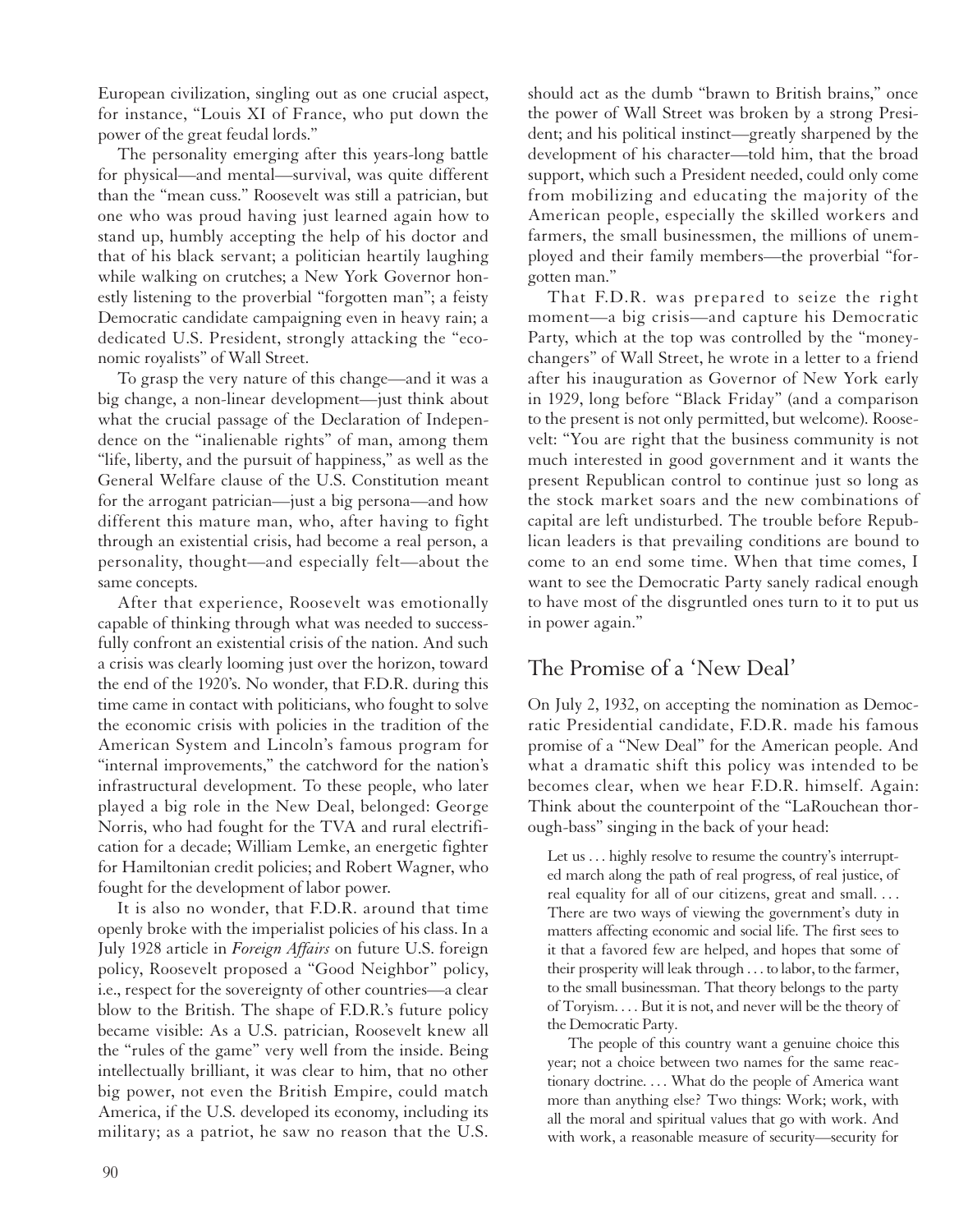themselves, and for their wives and children. Work and security ... are the spiritual values, the true goal toward which our efforts of reconstruction should lead. Throughout the nation, men and women, forgotten in the political philosophy of the government of the last years, look to us here for guidance and for more equitable opportunity to share in the distribution of national wealth. . . . Those millions cannot and shall not hope in vain. I pledge to you, I pledge to myself, to a *New Deal* for the American people. This is more than a political campaign, it is a call to arms. Give me your help, not to win votes alone, but to win in this crusade to restore America to its own people. [Emphasis added]

No wonder, that the breathtaking development of the first months after F.D.R. had taken office in March 1933, was widely called the "Roosevelt Revolution"; in fact, it was one: a new phase of the American Revolution. (As the President told the Daughters of the American Revolution in 1938: "Remember, remember always, that all of us—and you and I especially—are descended from immigrants and revolutionists.")

This theme, that he would seize the moment of crisis to take away power from Wall Street, Roosevelt hammered home during his entire election campaign of 1932: "I believe, that our industrial and economic system is made for individual men and women, and not individual men and women for the benefit of the system," F.D.R. said in August in Ohio, and continued: "I believe, that the individual should have full liberty of action to make the most of himself; but I do not believe, that in the name of that sacred word, a few powerful interests should be permitted to make industrial cannon fodder of the lives of half of the population of the United States."

At the end of September 1932, as the economic and financial crisis deepened and even more banks failed, with many citizens losing their savings, F.D.R. said: "Every man has a right to his own property, which means a right to be assured, to the fullest extent attainable, in the safety of his savings. . . . If, in accord with this principle, we must restrict the operations of the speculator, the manipulator, even the financier, I believe we must accept the restriction as needful, not to hamper individualism, but to protect it."

This he repeated throughout his campaign: to labor and farmers, the unemployed and homeless, small businessmen and industrialists, and also to America's blacks, whom he congratulated for the "truly remarkable things" they had accomplished, "their progress in agriculture and industry, their achievement in the field of education, their contributions to the arts and sciences." He told America's students, "Human resources are above physical resources," and that "knowledge—that is, education in its true sense—is our best protection against unreasoning prejudice, and panic-making fear, whether engendered by special interests, illiberal minorities, or panic-stricken leaders." This latter remark, issued in Boston at the end of October, was a clear reference to the panic which meanwhile had gripped Wall Street, since it was clear, that Franklin Roosevelt had won over the majority of the U.S. population to his program of reconstruction, and was to carry the November elections; which he did—by a landslide.

#### 'Nothing To Fear, But Fear Itself'

The panic on Wall Street and especially in London now reached a fever pitch, since in continental Europe the oligarchs had to stage a fascist coup to kill the "German New Deal"—the "Lautenbach Plan"—by hastily bringing Hitler to power; in the U.S. these forces sent a clear message to Roosevelt on Feb. 15, 1933—in the form of bullets.3 Since the frontal attack on Roosevelt did not succeed, Wall Street and London organized a run on the dollar and gold reserves of the U.S. In the four months following F.D.R.'s election, the country was almost bankrupted, mainly because the Depression and financial crisis took its toll, but also because the international financial oligarchy destabilized the U.S., to "get F.D.R. back in line."

When Franklin D. Roosevelt was finally inaugurated on Saturday, March 4, 1933, the country was ruined. Almost all banking activities had ceased; the financial system was disintegrating; industrial production had collapsed; agriculture barely existed any more; many of the 12.8 million unemployed (this figure was not only in absolute numbers, but also relatively—officially it stood at 25 percent—much higher than in Germany then) were wandering around homeless, hungry, even starving. A mood of utter despair had gripped the country.

Roosevelt, in less than one hour, turned the mood in the country around, with his inaugural address:

This is preeminently the time to speak the truth, the whole truth, frankly and boldly. Nor need we shrink from honestly facing conditions in our country today. This great Nation will endure as it has endured, will revive and will prosper. So, first let me assert my firm belief that the only thing we have to fear is fear itself—nameless, unreasoning, unjustified terror which paralyzes needed efforts to convert retreat into advance.

After that powerful introduction, Roosevelt went on to establish truth, by asking the population to "support my leadership in these critical days," and then painting with rough, but clear strokes the reality of the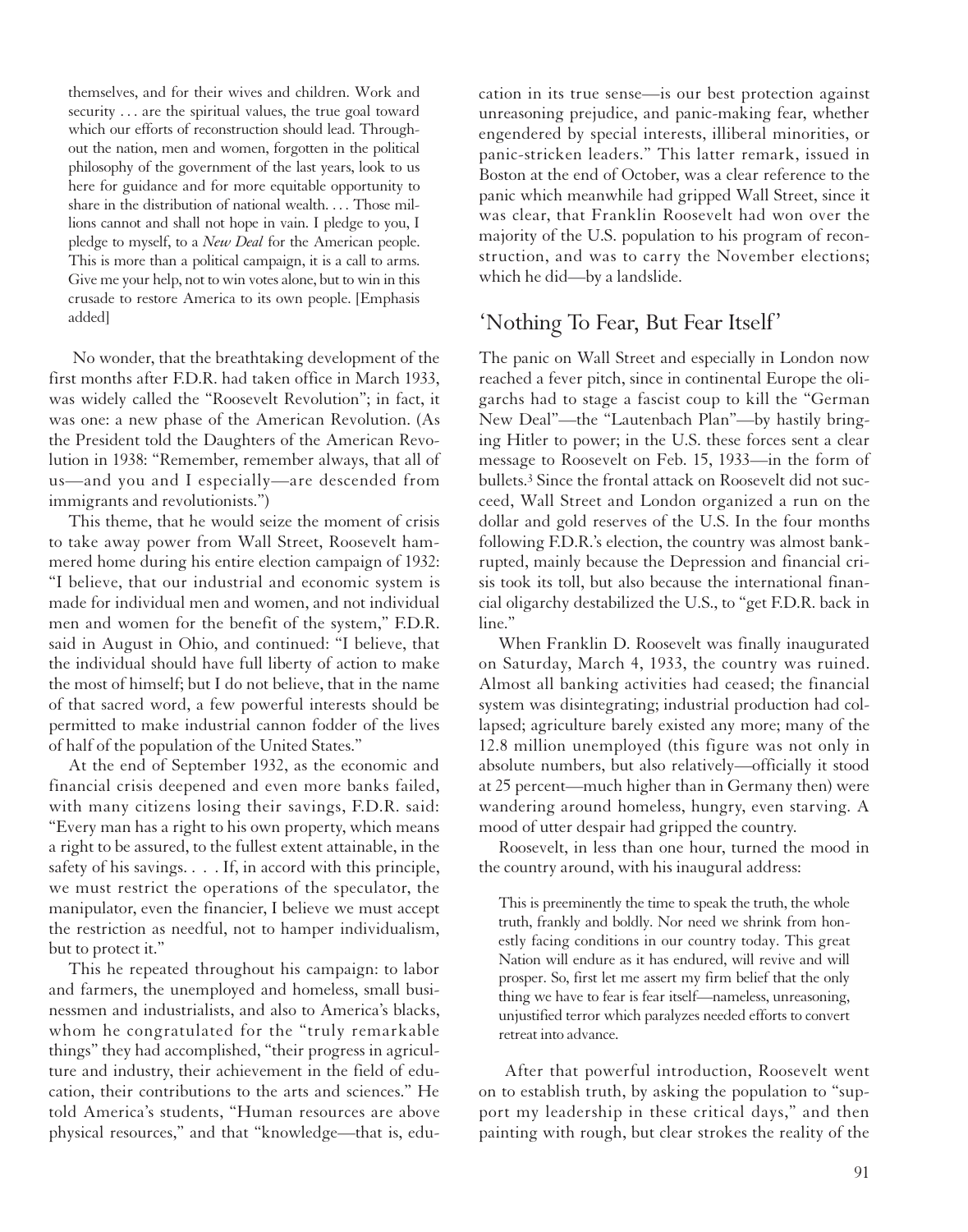country's deep crisis. Then F.D.R. exposed the real culprits, the oligarchical financial interests:

Practices of the unscrupulous money-changers stand indicted in the court of public opinion, rejected by the hearts and minds of men. . . . Faced by failure of credit they have proposed only the lending of more money. . . . They know only the rules of a generation of self-seekers. They have no vision, and where there is no vision, the people perish. The money-changers have fled from their high seats in the temple of our civilization. We may now restore that temple to the ancient truths. The measure of the restoration lies in the extent to which we apply social values more noble than mere monetary profits.

After this ruthless attack, F.D.R. reminded the American people of one of the most important philosophical concepts of the U.S. Declaration of Independence—the pursuit of *happiness*—and elaborated it in the true Leibnizian sense of *Glückseligkeit.* For Leibniz *Glück* (good fortune) and *Glückseligkeit* (happiness) are the same concept: that elevated state of mind where the soul is striving for perfection and reason, i.e., creativity. Thus Roosevelt said: "Happiness lies not in the mere possession of money; it lies in the joy of achievement, in the thrill of creative effort. The joy and moral stimulation of work no longer must be forgotten in the mad chase of evanescent profits."

Acknowledging that "changes in ethics alone" are not enough, he said: "This Nation asks for action, and action now. Our greatest primary task is to put people to work. This is no unsolvable problem. . . . It can be accomplished in part by direct recruiting by the Government itself, treating the task as we would treat the emergency of a war, but at the same time, through this employment, accomplishing greatly needed projects to stimulate and reorganize the use of our natural resources." He then announced measures to improve the situation in agriculture and industry, debt relief for farms and private households, as well as relief efforts for the needy. And he promised measures for "national planning"—Roosevelt's word for dirigism; another one he often used was "planned action"—"for and supervision of all forms of transportation and of communications and other utilities [like electricity] which have a definitely public character."

Coming to the heart of the New Deal, F.D.R. announced "strict supervision of all banking and credits and investments" and "an end to speculation with other people's money." Now his language gets even tougher: "These are the lines of attack. I shall presently urge upon a new Congress in special session detailed measures for their fulfillment. . . . With this pledge taken, I assume unhesitatingly the leadership of this great army of our people dedicated to a disciplined attack upon our common problems."

The war on Wall Street was declared, but F.D.R. wouldn't stop here. "I am prepared under my constitutional duty to recommend the measures that a stricken nation in the midst of a stricken world may require," he said, adding: "But in the event . . . that the national emergency is still critical, I shall not evade the clear course of duty that will then confront me. I shall ask the Congress for the one remaining instrument to meet the crisis—broad Executive power to wage a war against the emergency, as great as the power that would be given to me if we were in fact invaded by a foreign foe."

#### F.D.R.'s 'First 100 Days'

With that speech, the "war against the Depression" was officially launched. And Roosevelt escalated it: Returning from his inauguration—and taking a leaf from Machiavelli's *The Prince*—that in a fundamental crisis the most difficult political decisions have to be executed at once he rapidly fired one shot after the other. This momentum was characteristic especially of his "First 100 Days," during which he pushed through 13 important legislative measures.

Over the weekend, F.D.R. drafted emergency legislation to deal with the financial crisis. On Monday he announced a four-day "banking holiday" and the issuance of his Emergency Banking Act of 1933, which put the entire U.S. banking system through an orderly bankruptcy reorganization. On Thursday, March 9, this bill was voted up in both chambers of Congress and signed into law by the President. The American people experienced that Washington could deal effectively with a deep crisis in a single day! (Again, think about the "LaRouchean counterpoint.") Apart from opening up banks successively in the next days—relative to the gravity of their problems—and putting them for some time under government control, this bill established, that the hopelessly bankrupt banks remained closed forever.

Roosevelt expanded this emergency legislation: Commercial banks were strictly separated from investment houses, so by law they could not "speculate with other people's money." This effort culminated in the famous Glass-Steagall Act of June 1933, which not only established sound banking practices, but also greatly weakened Wall Street's grip over U.S. financial policy. Then F.D.R. reorganized the Federal Reserve system by having its governors appointed by the U.S. President. The result of this financial reorganization was not the establishment of a U.S. National Bank—F.D.R. apparently considered it to be politically too hot at that time—but that govern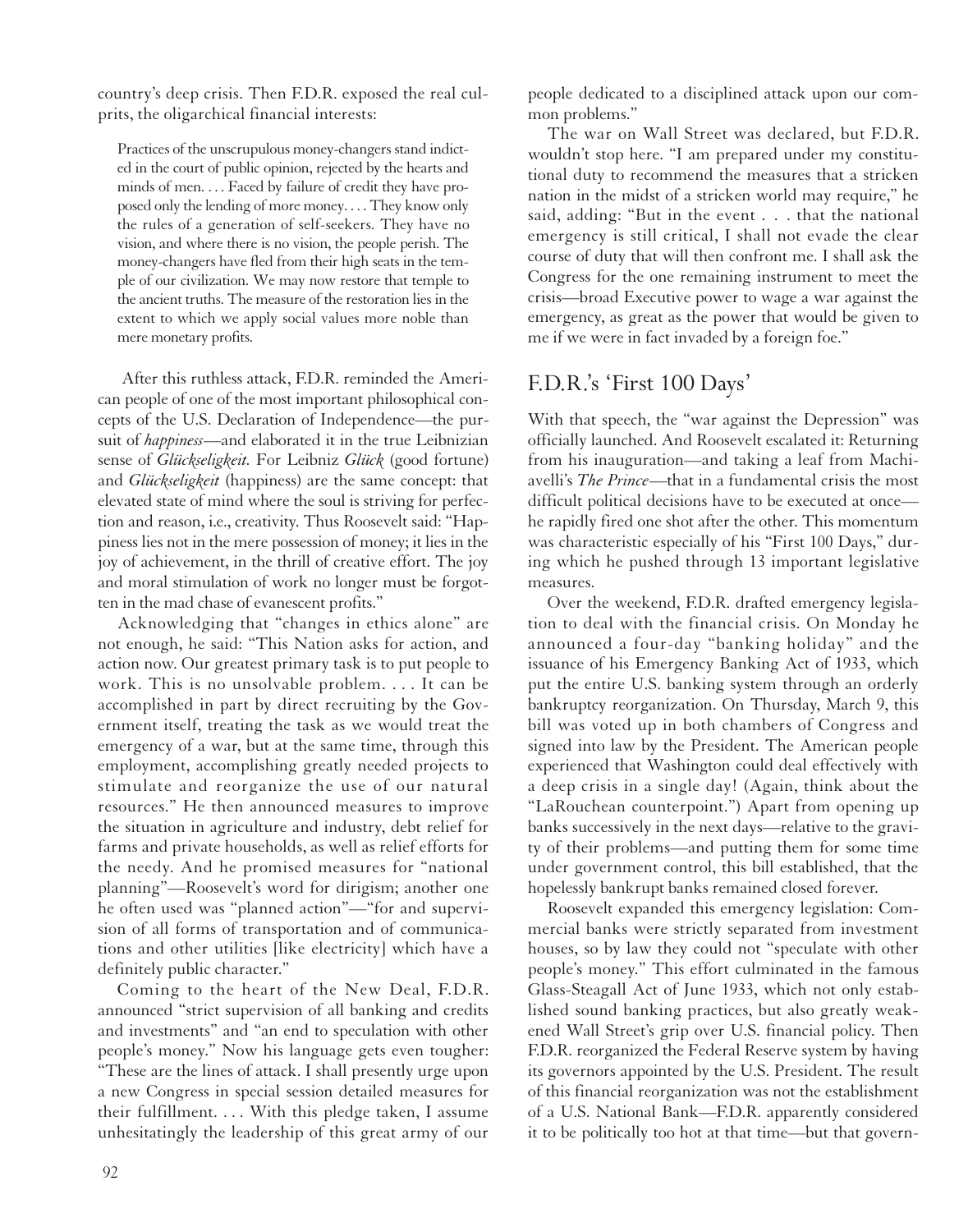**Franklin Roosevelt initiated numerous measures for national reconstruction. Overall, the various institutions he created built about 50,000 infrastructure projects, and he was very conscious about what he**

**was doing: 'We are definitely in an era of building, the best kind of building the building of great projects for the benefit of the public, and with the definite objective of building human happiness.'**

*Construction of rotor for waterwheel generator, TVA project, Pickwick Landing Dam, Hardin County, Tennessee.*



ment could issue credit to finance public works and large-scale infrastructure projects.

Even if limited, these measures weakened the Wall Street interests considerably. How was Roosevelt able to do this? By launching a critical flanking attack. One of his political allies, Ferdinand Pecora, in early 1933, became counsel to special hearings of the Senate Banking Committee. And in these hearings held in the next months, he aggressively exposed the Morgan interests as having been the center of a "secret" government of the U.S.—a small group of Wall Street interests which effectively controlled the country's politics. Due to Pecora's grilling of J.P. Morgan personally, Wall Street's dirty machinations of bribing the entire political class of the U.S. became known in detail! Pecora's revelations were a political sensation during F.D.R.'s "First 100 Days." Morgan and Wall Street were put on the defensive, exactly at the time when F.D.R. was reorganizing the U.S. banking system.

With these bold measures, Roosevelt had worked himself and the nation out of almost hopeless financial chaos and had pinned down Wall Street to such an extent, that he could issue credits for his reconstruction program. These he channelled mainly through the Reconstruction Finance Corporation, which had been established in early 1932 by a panicked President Herbert Hoover to bail out a bankrupt banking system. Roosevelt instead used the RFC for productive purposes: to channel money into projects with a "multiplier effect" on the nation's entire physical economy. In effect, F.D.R. made the RFC into a model for the Kreditanstalt für Wiederaufbau [the post-war Reconstruction Credit Bank, established in Germany to finance the rebuilding of the wartorn country–Ed.].

Franklin Roosevelt initiated numerous measures for national reconstruction. Overall, the various institutions he created built about 50,000 infrastructure projects small, medium, big, and very big ones—and he was very conscious about what he was doing: "We are definitely in an era of building, the best kind of building—the building of great projects for the benefit of the public and with the definite objective of building human happiness," he said in a radio address in August 1934: "We know more and more that the . . . Nation must and shall be considered as a whole."

Concretely, Roosevelt attacked the problem on two levels: First, emergency measures, such as social relief programs and make-work programs of all kinds, urgent-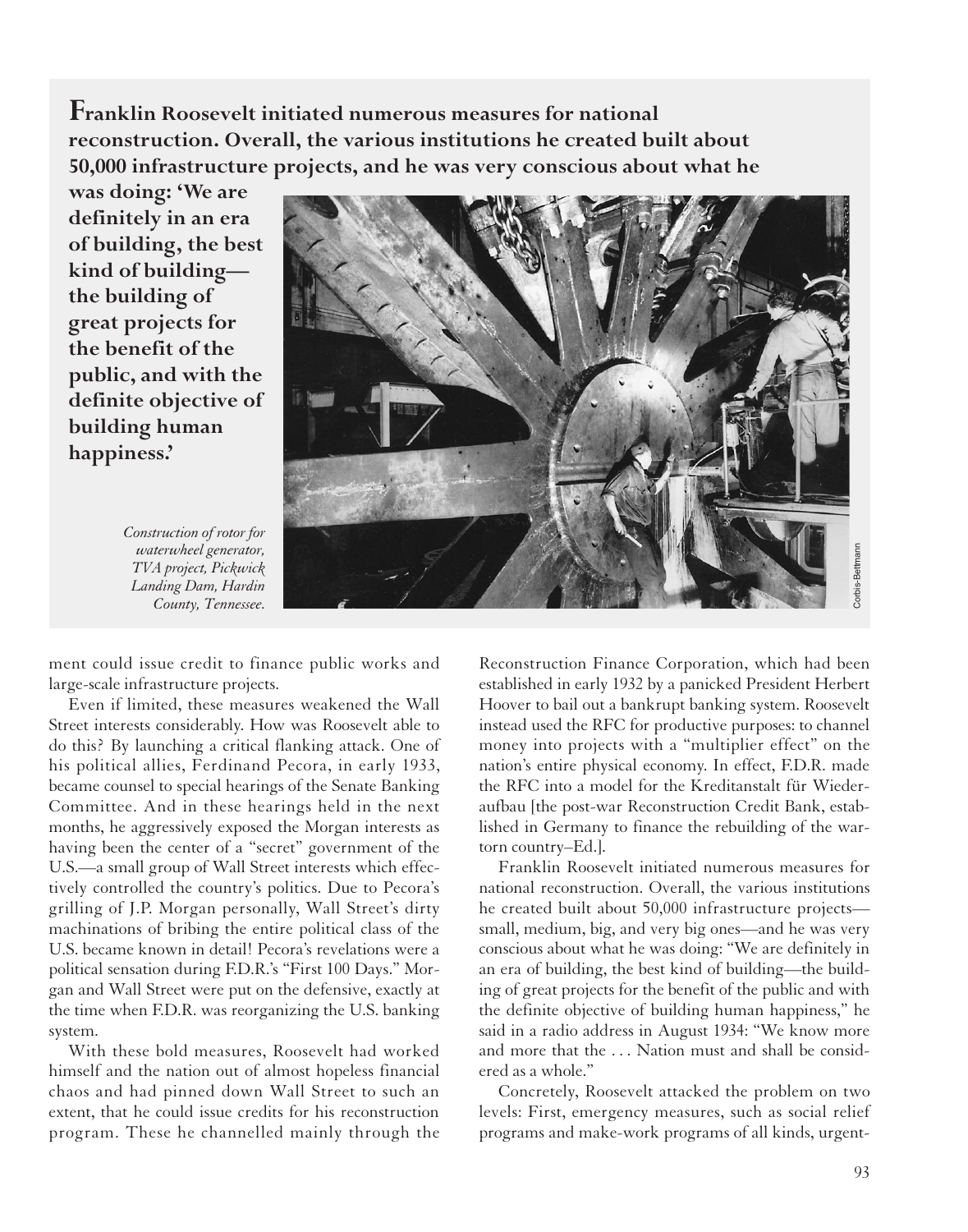ly needed to prevent millions of Americans from literally starving, and give them work—any work. Secondly, on a strategic level, were those measures to reconstruct and develop the country's totally ruined infrastructure.

## Great Infrastructure Projects

In terms of large-scale planning and realization of big "hard" infrastructure projects being carried out under the New Deal, the best examples are the results of the Public Works Administration (PWA), and the almost legendary Tennessee Valley Authority (TVA), both of which President Roosevelt ran, more or less directly. The PWA, run by F.D.R.'s close ally Harold Ickes, became, with its "multiplier-effect" and first two-year budget of \$3.3 billion—then an enormous sum—the driving force of America's biggest construction effort up to that date. For every worker on a PWA project, almost two additional workers were employed elsewhere—productively. The PWA accomplished the electrification of rural America, the building of canals, tunnels, bridges, highways, streets, sewage systems, and housing areas, as well as hospitals, schools, and universities. To give you an idea of the "multiplier-effect" of the PWA: Every year it used up roughly half of the concrete and one-third of the steel of the entire nation!

The development of the huge Tennessee River basin in the South by the TVA was a model for what a modern nation could accomplish. The plans for the infrastructural development of this poor, malaria-stricken region potentially a very rich area because of its minerals and water, plus its labor power—went back to the time of the American Revolution. By stopping the yearly floods of the Tennessee River and making it navigable, an entire area of almost the size of England could be opened up for development. All plans had failed, mainly because Wall Street's big monopolies didn't want to develop the area.

Franklin Delano Roosevelt was the first President who attacked this problem from a higher level. He proposed to place the development of the entire region, which includes portions of seven states, under one single authority, whose director—the engineer David Lilienthal—reported directly to the President. F.D.R.'s plan foresaw "multi-purpose dams" which provided flood control, river navigation, and hydroelectricity at the same time, plus production of fertilizer. In addition, Roosevelt wanted the electricity to be produced—and sold—at low cost; thereby undercutting the monopolies—a policy whose efficiency he had already proven as Governor of New York.

Signalling that this project was one of the priorities of his New Deal, F.D.R., with his friend Senator Norris, the

"Father of the TVA," visited the Tennessee area two months before taking office. After inauguration, things went very quickly: In April, he sent the TVA bill to Congress, which passed it in May. This project—a sort of "pilot-project" for the entire New Deal—became a huge success. Not only did the TVA in a few years construct 20 multi-purpose dams, erect power plants and fertilizer factories, produce cheap and abundant electricity, but it completely—physically—transformed an entire region and its 3 million people: no more floods, a navigable river, malaria wiped out. The entire area was electrified both literally and metaphorically: Farming improved; factories were built; industries developed; schools, hospitals, libraries were built; wages increased, the young people of the area remained there, because they found a place to work or study. The people sensuously felt what "increasing the standard of living" meant.

In short: Almost overnight, the "poorhouse" of the nation became one of its most productive areas. And electricity production in the Tennessee Valley didn't stop with water power: As soon as the possibility of nuclear power became visible, plans were made to use it to secure the region's—and nation's—future. America's first "nuclear city" of Oak Ridge in the Tennessee Valley is one example; the nuclear power plants built here are another. Roosevelt had regarded the TVA only as the beginning; he had similar plans for the entire U.S.A.! In addition, F.D.R. offered the TVA model to other countries all over the world.

The projects to develop the "hard" infrastructure of the country were flanked by measures to improve its "soft" counterpart: important social measures, which for the first time in U.S. history, established the concept of a minimum wage, created insurance for the unemployed, sick and old, established decent health care, and abolished child labor. The crowning achievement of these measures was the Social Security Act of 1935, which alone secured F.D.R. a place in history; as well as his support for labor. The much contested "Article 7a" gave American labor the right to organize itself. This law was overturned by the Supreme Court, so that Roosevelt had to pass it in another form—the Wagner Act of 1935, the "Bill of Rights" of American labor. (You see, the U.S. Supreme Court at that time was no better than it is today!)

# 'A Rendezvous with Destiny'

To sum it up: With his New Deal, President Roosevelt demonstrated firstly, that a strong government working for the common good and promoting the general welfare, fully exploiting the U.S. Constitution and making